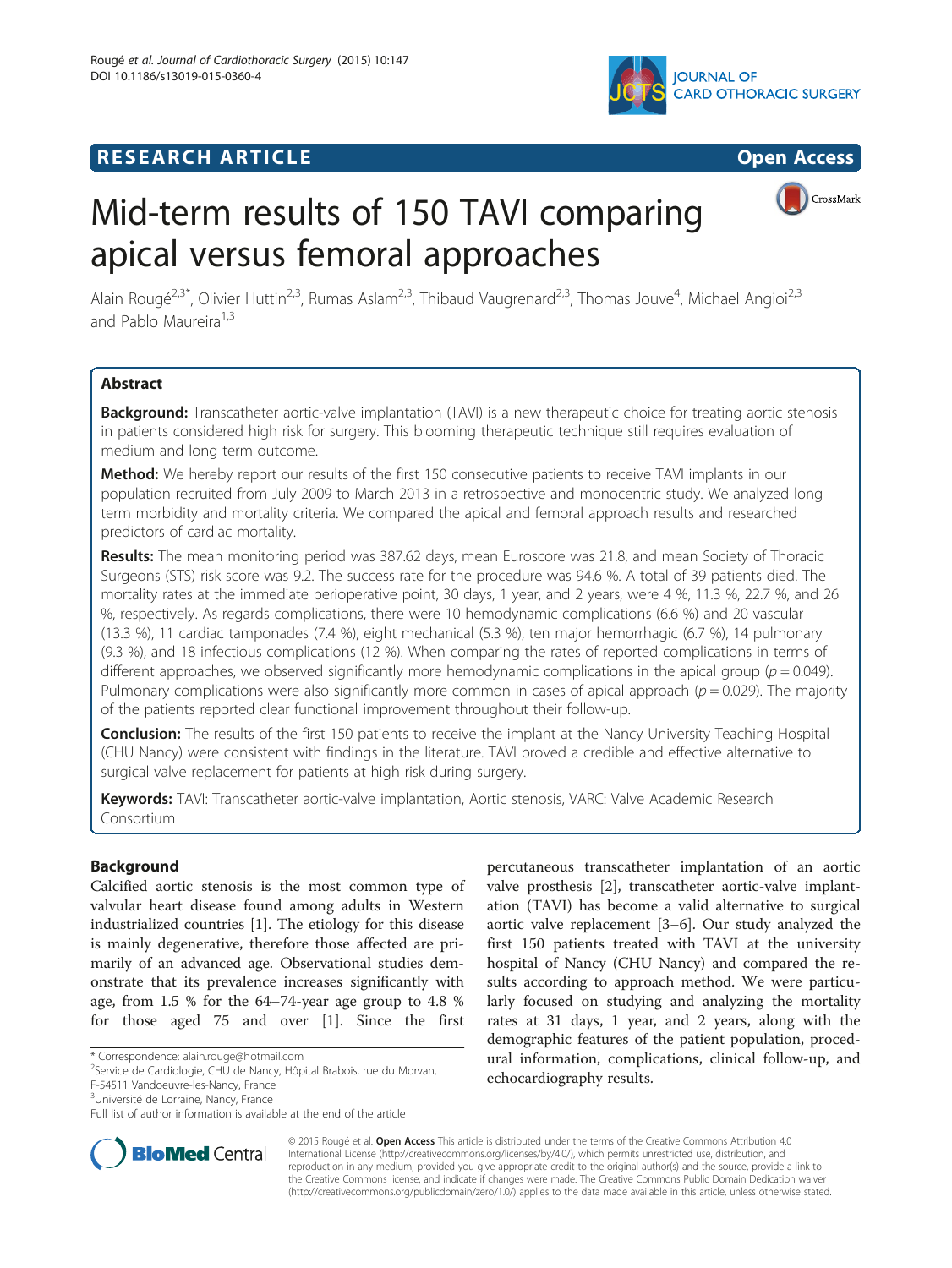## **Methods**

This study reports on the first 150 patients treated with TAVI at CHU Nancy from July 2009 to March 2013. This was a retrospective and monocentric study, yet does include prospective data gathered for the France 2 [[5\]](#page-8-0) and France TAVI registries.

Patients indicated for TAVI procedures were selected according to the guidelines of the Haute Autorité de Santé (HAS), the French national health authority, after the possibility of surgery was ruled out. Patient assessment was carried out at a multidisciplinary meeting, taking into account surgical risk scores (logistic Euroscore >20 % or Society of Thoracic Surgeons [STS] >10 %) and comorbidities. Each patient treated was fully informed and signed an informed consent form. The following information was collected before the procedure: demographic information, blood parameter values, and echocardiogram data. These same parameters were analyzed following surgery. The results were compared according to the type of approach used and the implantation success rate.

The effectiveness criteria consisted of the reduction in mean transaortic gradient and increase in aortic surface. The mortality rates were analyzed at several points: immediately perioperatively, at 30 days, 6 months, 1 year, 2 years, and 3 years. We also researched the predictive factors for cardiovascular mortality. Clinical follow-up, consisting of functional status according to the New York Heart Association [NYHA] classification, and echocardiography were carried out at the follow-up visits. Patient follow-up was performed at 6 months for all patients then at 1, 2, and even 3 years for the most elderly. This study involving the first 150 subjects thus extended over a period of 3 years and 7 months. We categorized the major complications in accordance with the Valve Academic Research Consortium (VARC) classification [[7\]](#page-8-0).

### Statistical analysis

The statistical analysis was carried out using the SPSS 17.0 software for Windows (Chicago, Illinois). Quantitative variables were compared using paired and nonpaired t-tests or by analysis of variance (ANOVA). Qualitative variables were compared using chi-squared tests or Fisher's exact test. We investigated the entire patient population for predictive event survival factors by means of univariate Cox regression model. In order to determine if these were the result of independent predictive factors, for each test a value of  $p < 0.05$  was considered significant and for each significant variable we stated the relative risk and 95 % confidence interval (CI). The survival curves were determined using the Kaplan-Meier method.

#### Results

The follow-up period extended from July 28<sup>th</sup> 2009 to July  $3<sup>rd</sup>$  2013, making a total follow-up period of 3 years and 9 months. In total, 150 patients were treated. The mean monitoring period was 387.62 days, with a median of 303.50 days (interquartile range [IQR]: 141.25-597.50).

The general features of the patient population have been presented in Table [1](#page-2-0). Mean age at implantation was 82.6 years old. The mean Euroscore was 21.8 and mean STS was 9.2. All patients manifested symptoms. A study of the patient functional status revealed the following: 66 % exhibited Class III dyspnoea (NYHA); there was a high rate of coronary heart disease (46.7 %); both the femoral and apical approach groups were homogeneous.

The primary differences were the following: there were more patients with a history of heart and coronary bypass surgery in the apical group ( $p = 0.096$  and  $p = 0.056$ , respectively); there were significantly more smokers and cases of chronic obstructive pulmonary disease (COPD) in the apical group ( $p = 0.014$  and  $p = 0.046$ , respectively). In addition, with regard to symptomatology, there were significantly more patients presenting with acute pulmonary edema and cardiac decompensation in the apical group ( $p = 0.02$  and  $p = 0.049$ , respectively).

The echographic features are presented in Table [2](#page-3-0), the mean gradient and aortic orifice area were 52.8 mmHg and 0.6 cm<sup>2</sup>. Mean left ventricular ejection fraction (LVEF) was 52.8 %, 49.3 % of patients exhibited associated aortic insufficiency, 42 % had associated mitral regurgitation, and the mean systolic arterial pressure was 46.3 mmHg.

#### Perioperative results

A total of 78 patients were treated using the femoral route and 72 by the apical route. All operations were carried out under general anesthetic. Only 149 prostheses were implanted, as one patient died when anesthetized. Of all the prostheses, 137 were Edwards Sapien and 12 were CoreValve. The mean prosthesis diameter was 25.6 mm. The success rate for the procedure was 94.6 %, taking into account the six patients who died immediately during the operation and two failed procedures. The different reasons for death in the operating theatre were: one massive post-dilation aortic insufficiency, one cardiac arrest under anaesthetic, two ruptures of the aortic root after insertion of the prosthesis, and two cases of cardiac tamponade with refractory state of shock. The two failed procedure were one incorrect position of the valve because of undersizing of the prosthesis resulting in the migration of the valve into the left ventricle, treated by surgical conversion and aortic replacement, and one cardiac tamponade after insertion of the catheter via the apical approach. The mean length of hospital stay was 12.8 days +/− 10.7 days. Comparing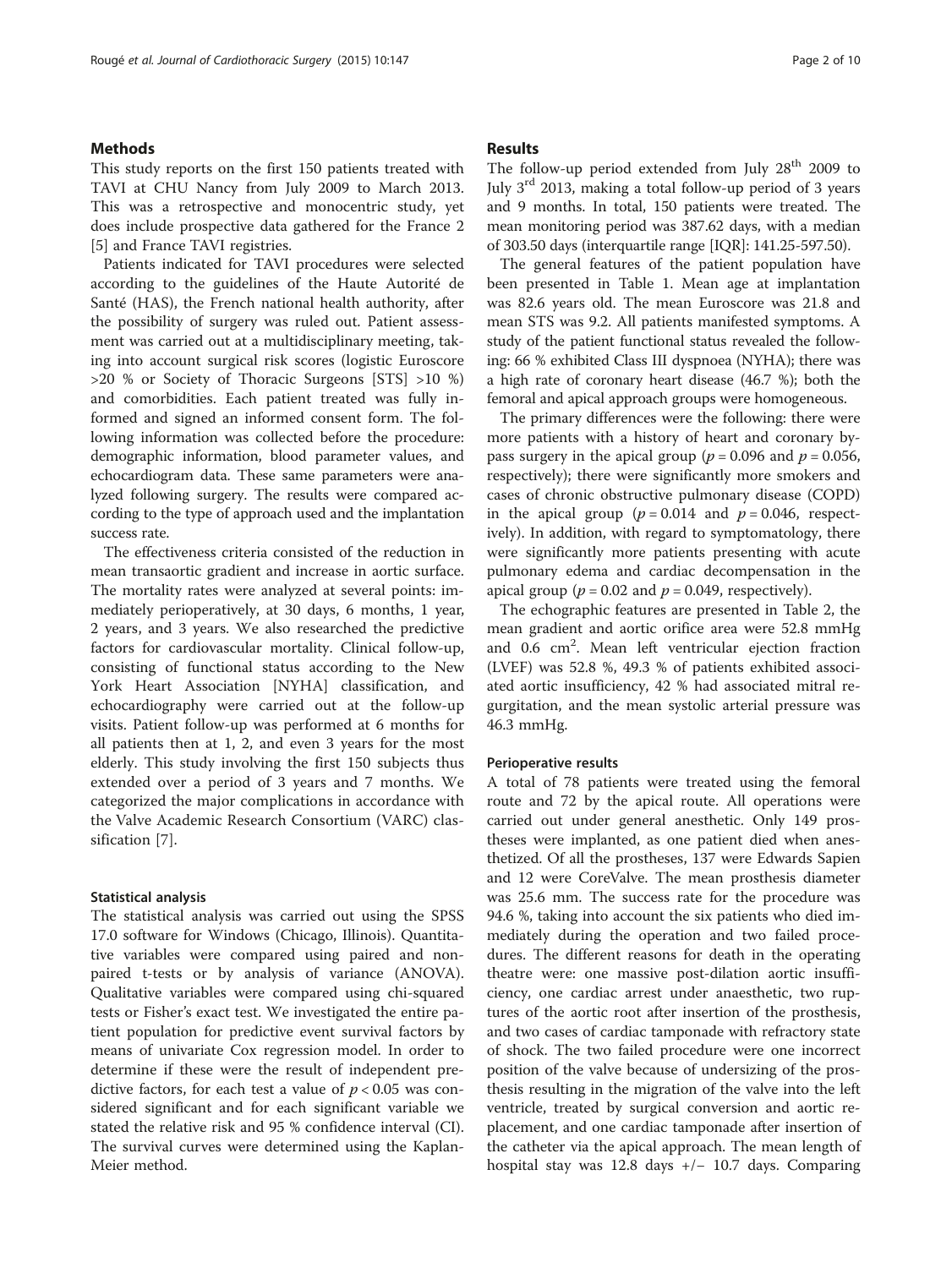<span id="page-2-0"></span>Table 1 Patient characteristics at baseline

| Characteristics                | All patients ( $n = 150$ ) | Transfemoral approach ( $n = 78$ ) | Transapical approach $(n = 72)$ | $\overline{p}$ |
|--------------------------------|----------------------------|------------------------------------|---------------------------------|----------------|
| Male gender                    | 68 (45.3 %)                | 35 (44.9 %)                        | 33 (45.8 %)                     | <b>NS</b>      |
| Age (years)                    | $82.6 +/- 6.9$             | $83.5 +/- 6.7$                     | $81.7 +/- 7.0$                  | <b>NS</b>      |
| BMI                            | $25.4 +/- 4.1$             | $24.9 +/- 4.2$                     | $24.9 +/- 4.1$                  | <b>NS</b>      |
| Coronary artery disease        | 70 (46.6 %)                | 32 (41.0 %)                        | 38 (52.8 %)                     | <b>NS</b>      |
| PCI                            | 43 (28.7 %)                | 21 (27.0 %)                        | 22 (30.6 %)                     | <b>NS</b>      |
| Previous myocardial infarction | 16 (10.7 %)                | 7(9.0%                             | $9(12.5\%)$                     | <b>NS</b>      |
| Previous cardiac surgery       | 31 (20.7 %)                | 12 (15.4 %)                        | 19 (26.4 %)                     | 0.096          |
| CABG                           | 28 (18.7 %)                | 10 (12.8 %)                        | 18 (25.0 %)                     | 0.056          |
| Mitral mechanical prosthesis   | 1(0.7%)                    | $0(0\%)$                           | $1(1.4\%)$                      | <b>NS</b>      |
| Aortic bioprosthesis           | $2(1.3\%)$                 | $2(2.6\%)$                         | $0(0\%)$                        | <b>NS</b>      |
| Aortic balloon valvuloplasty   | 3(2%)                      | $1(1.3\%)$                         | $2(2.8\%)$                      | <b>NS</b>      |
| Hypertension                   | 89 (59.3 %)                | 47 (60.3 %)                        | 42 (58.4 %)                     | <b>NS</b>      |
| <b>Diabetes</b>                | 42 (28 %)                  | 24 (30.8 %)                        | 18 (25.0 %)                     | <b>NS</b>      |
| Smoking                        | 46 (30.6 %)                | 17 (21.8 %)                        | 29 (40.3 %)                     | 0.014          |
| Plasma creatinine (µmol/L)     | $113.5 + (-115.2)$         | $113.4+/-127.6$                    | $114.0 + (-101.2$               | <b>NS</b>      |
| Renal dialysis                 | 3(2%)                      | $2(2.6\%)$                         | $1(1.4\%)$                      | <b>NS</b>      |
| COPD                           | 24 (16 %)                  | 8 (10.3 %)                         | 16 (22.2 %)                     | 0.046          |
| Peripheral vascular disease    | 25 (16.6 %)                | 11(14.1%                           | 14 (19.4 %)                     | <b>NS</b>      |
| Cerebrovascular disease        | 20 (13.3 %)                | 12 (15.4 %)                        | $8(11.1\%)$                     | <b>NS</b>      |
| Euroscore                      | $21.67 +/- 11.3$           | $20.5 +/- 10.4$                    | $22.9 +/- 12.1$                 | <b>NS</b>      |
| <b>STS</b>                     | $9.65 +/- 5.95$            | $8.8 +/- 4.5$                      | $10.3 +/- 7.0$                  | <b>NS</b>      |
| Acute pulmonary edema          | 21 (14 %)                  | 6(7.7%)                            | 15 (20.8 %)                     | 0.020          |
| Heart failure                  | 39 (26 %)                  | 15 (19.2 %)                        | 24 (33.3 %)                     | 0.049          |
| Syncope                        | 6(4%)                      | 3(3.8%)                            | 3 (41.7 %)                      | <b>NS</b>      |
| Angor pectoris                 | 11 $(7.4\%)$               | 7(9.0%                             | 4 (5.6 %)                       | <b>NS</b>      |

the two approach routes, the apical group presented a significantly longer mean hospital stay length, at 15.5 days  $+/-$  12.8 versus 10.3 days  $+/-$  7.6 for the femoral group  $(p = 0.002)$ .

## Mortality rates

In total, 39 patients died. Our study found that six died in the operating theatre (4 %), 11 later within 31 days (11.3 %), 14 within six months (21.3 %), two at one year (22.7 %), and a further six had died by the 2-year point (26 %). There were no further deaths after 2 years of follow up and the mortality rate at both three and nine months was therefore 26 %. By the 2-year follow-up, 25 patients had died from cardiovascular causes (16.7 %) and 14 patients from non-cardiovascular causes (9.3 %). The different causes of mortality were: dislocation of the shoulder followed by confinement to bed, hepatocellular cancer, septic shock passing a kidney stone, colon cancer, two cases of postoperative failure to thrive syndrome, kidney failure after 5 months, hepatocellular failure with cirrhosis, confinement to the postoperative cerebrovascular accident (CVA) suite, rectorrhagia, cerebral lymphoma, and three unexplained causes at one year. Note that one patient died suddenly at home six months after discharge from the hospital, the diagnosis of sudden death was made; the patient did not have a pacemaker (Figs. [1](#page-3-0) and [2\)](#page-4-0).

In our study, the probability of overall survival was higher for the femoral approach group than the apical group by a significant degree ( $p = 0.043$ ). On comparing cardiovascular mortality according to the route of approach, the rates were 10 % vs. 21 % for the femoral and apical routes, respectively, at 6 months, 10 % vs. 21 % at 1 year, and 19 % vs. 25 % at 2 years. We found a nonsignificant trend towards an increased probability of survival in the femoral group compared to the apical group  $(p = 0.055)$ .

## Predictive factors of mortality

We found few predictive factors of cardiovascular mortality. In particular, the Euroscore and STS surgical risk assessment scores were not found to be significant. By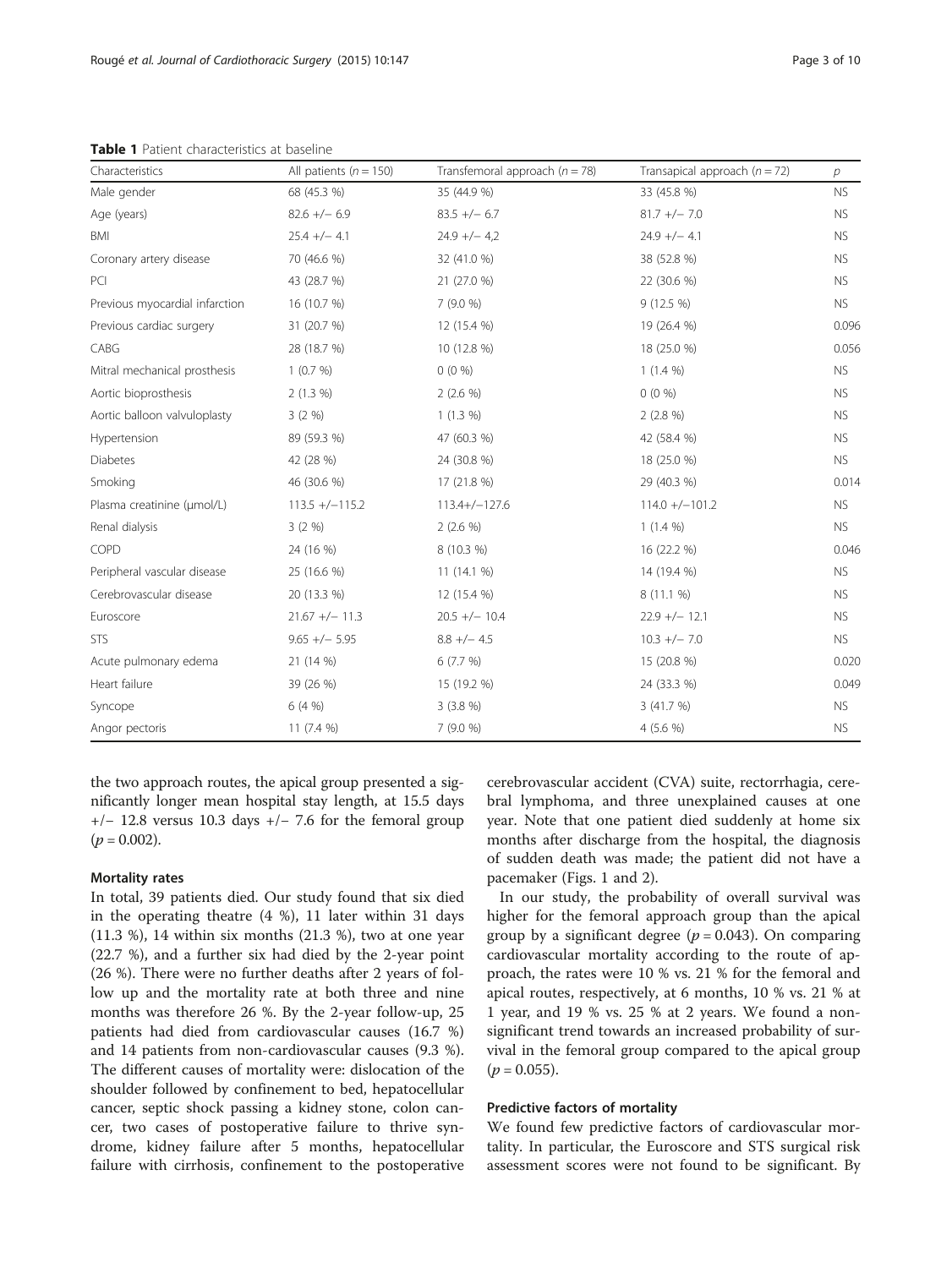| Echocardiographic characteristics | All patients ( $n = 150$ ) | Transfemoral approach $(n = 78)$ | Transapical approach $(n = 72)$ | $\mathcal{P}$ |  |
|-----------------------------------|----------------------------|----------------------------------|---------------------------------|---------------|--|
| Mean gradient (mmHg)              | $52.8 +/- 11.5$            | $52.8 +/- 11.2$                  | $52.8 +/- 11.8$                 | 0.626         |  |
| Maximal gradient (mmHg)           | $83.7 +/- 16.1$            | $85.2 +/- 15.7$                  | $82.2 +/- 16.5$                 | 0.064         |  |
| Vmax (m/s)                        | $4.3 +/- 0.8$              | $4.6 +/- 0.7$                    | $4.7 +/- 0.7$                   | 0.678         |  |
| Aortic area ( $cm2$ )             | $0.6 +/- 0.2$              | $0.6 +/- 0.1$                    | $0.6 +/- 0.2$                   | 0.778         |  |
| LVEF $(% )$                       | $52.8 +/- 12.5$            | $51.3 +/- 13.1$                  | $54.5 +/- 11.7$                 | 0.140         |  |
| Diastolic function E/E'           | $11.4 +/- 4.2$             | $12.0 +/- 4.7$                   | $10.9 +/- 3.5$                  | 0.115         |  |
| Aortic annulus diameter (mm)      | $22.4 +/- 2.7$             | $22.1 +/- 3.1$                   | $22.8 +/- 2.2$                  | 0.089         |  |
| $IVS$ (mm)                        | $12.4+/- 3.0$              | $12.6 +/- 2.4$                   | $12.7 +/- 2.3$                  | 0.936         |  |
| Aortic regurgitation              | 74 (49.3 %)                | 36 (46.2 %)                      | 38 (52.8 %)                     | 0.137         |  |
| Grade 1                           | 38 (26 %)                  | 22 (28.2 %)                      | 17 (23.6 %)                     | <b>NS</b>     |  |
| Grade 2                           | 34 (22 %)                  | 12 (15.3 %)                      | 21 (29.2 %)                     | <b>NS</b>     |  |
| Grade 3                           | 2(1.3%)                    | $2(2.6\%)$                       | 0(%)                            | <b>NS</b>     |  |
| Mitral regurgitation              | 63 (42 %)                  | 27 (34.6 %)                      | 36 (50.0 %)                     | 0.128         |  |
| Grade 1                           | 29 (19.3 %)                | 12 (15.4 %)                      | 17 (23.6 %)                     | <b>NS</b>     |  |
| Grade 2                           | 31 (20.7 %)                | 15 (19.2 %)                      | 16 (22.2 %)                     | <b>NS</b>     |  |
| Grade 3                           | 3(2%)                      | $0(0\%)$                         | 3(4.2%)                         | <b>NS</b>     |  |
| PASP (mmHg)                       | $46.3 +/- 12.6$            | $47.6 +/- 13.0$                  | $44.7 +/- 12.0$                 | 0.147         |  |
| TAPSE (mm)                        | $15 +/- 3$                 | $14.6 +/- 3.2$                   | $15.8 + - 2.8$                  | 0.013         |  |
| Bicuspid aortic valve             | 1(0.7%)                    | $0(0\%)$                         | $1(1.4\%)$                      | NS.           |  |

<span id="page-3-0"></span>Table 2 Echocardiographic characteristics at baseline

IVS interventricular septum, LVEF left ventricular ejection fraction, PASP pulmonary artery systolic pressure, TAPSE tricuspid annular plane systolic excursion

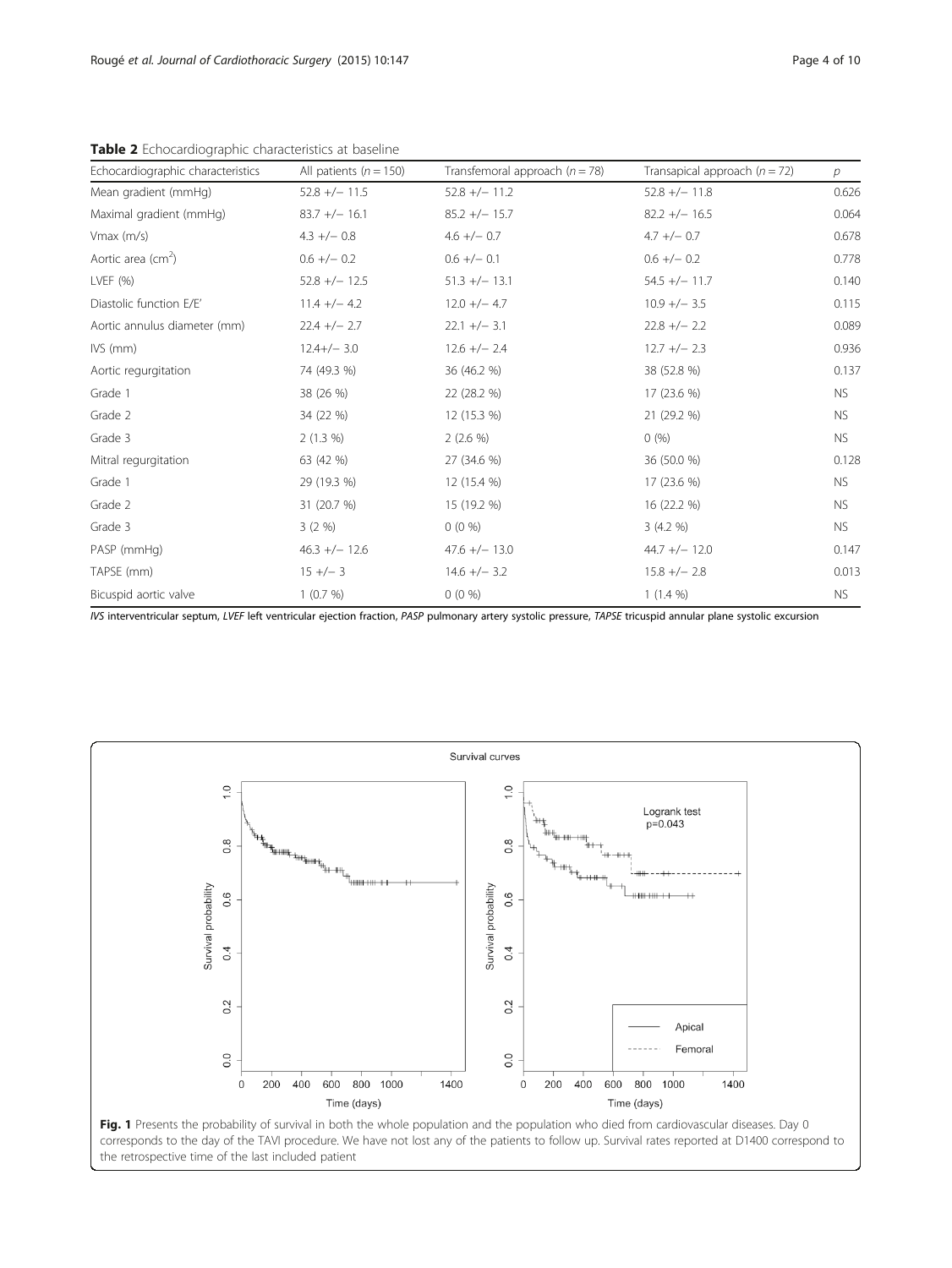<span id="page-4-0"></span>

analyzing single variables, we found the following predictive factors for cardiovascular mortality: preoperative mitral regurgitation  $\geq$  Grade 2 ( $p = 0.024$ ) and survival of major complications (=0.001). However, a tendency towards an increase in the cardiovascular mortality rate was found in the following contexts: where coronary disease was present ( $p = 0.07$ ), in females ( $p = 0.053$ ), with NYHA Class II or IV dyspnoea ( $p = 0.09$ ), and with the apical approach ( $p = 0.08$ ). On multivariate analysis, only the presence of a major complication was significantly predictive of cardiovascular mortality ( $p = 0.003$ ). Detailed results are presented in Table [4.](#page-5-0)

#### Complications

The postoperative complications of the whole population have been classified and compared according to route of approach, presented in Table [5](#page-6-0).

A comparison of the rates of reported complications in terms of approach method revealed significantly more hemodynamic complications among the apical group (p = 0.049). None of the patients who underwent surgery via the femoral route presented with a postoperative state of cardiogenic shock ( $p = 0.035$ ). Seven patients who had surgery via the apical route presented with multiple organ failure, compared to two of those operated via the femoral route ( $p = 0.065$ ).

On the other hand, we noted an insignificant difference in the level of minor bleeding  $(p = 0.07)$  for the femoral group. Transfusions were significantly more frequent in the apical approach group, with 18 % for the femoral approach versus 28 % for the apical approach  $(p = 0.013)$ .

Pulmonary complications were also significantly more frequent in the apical approach cases ( $p = 0.029$ ). As regards infections, the rate of Scarpa's fascia infection was significantly higher in cases using the femoral approach  $(p =$ 0.007) and thoracotomy infections were significantly higher for the apical approach ( $p = 0.048$ ). Otherwise, a total of 18 pacemakers were fitted, 12/135 Edwards Sapien valves and 6/12 CoreValves. Finally, concerning the levels of renal insufficiency, these were divided into 3 stages depending on the severity of the case, using VARC classification (Stage 1 for an increase in creatininemia of 150 to 199 %, stage 2 for an increase of 200 % to 299 %, and stage 3 for an increase of more than 300 % or anuria for more than 12 h).

#### Follow-up

Patients exhibited significant improvement in dyspnea at 1 month ( $p < 0.001$ ), this improvement still proved stable over time. The improvement in functional status was spectacular and there has been a clear improvement in the quality of life of our patients from the first month following the implantation, with over half presenting as NYHA Class I or II.

## Echocardiographic results

The efficacy of TAVI was confirmed by this investigation, resulting in a drop in mean gradient of hemodynamic flow from 52.8 to 11.8 mmHg ( $p < 0.001$ ), and the aortic surface increased from 0.6 to 1.6 cm<sup>2</sup> ( $p$  < 0.001). These parameters remained stable throughout the follow-up period. The interindividual variability of the LVEF improved significantly over time  $(p = 0.001)$ .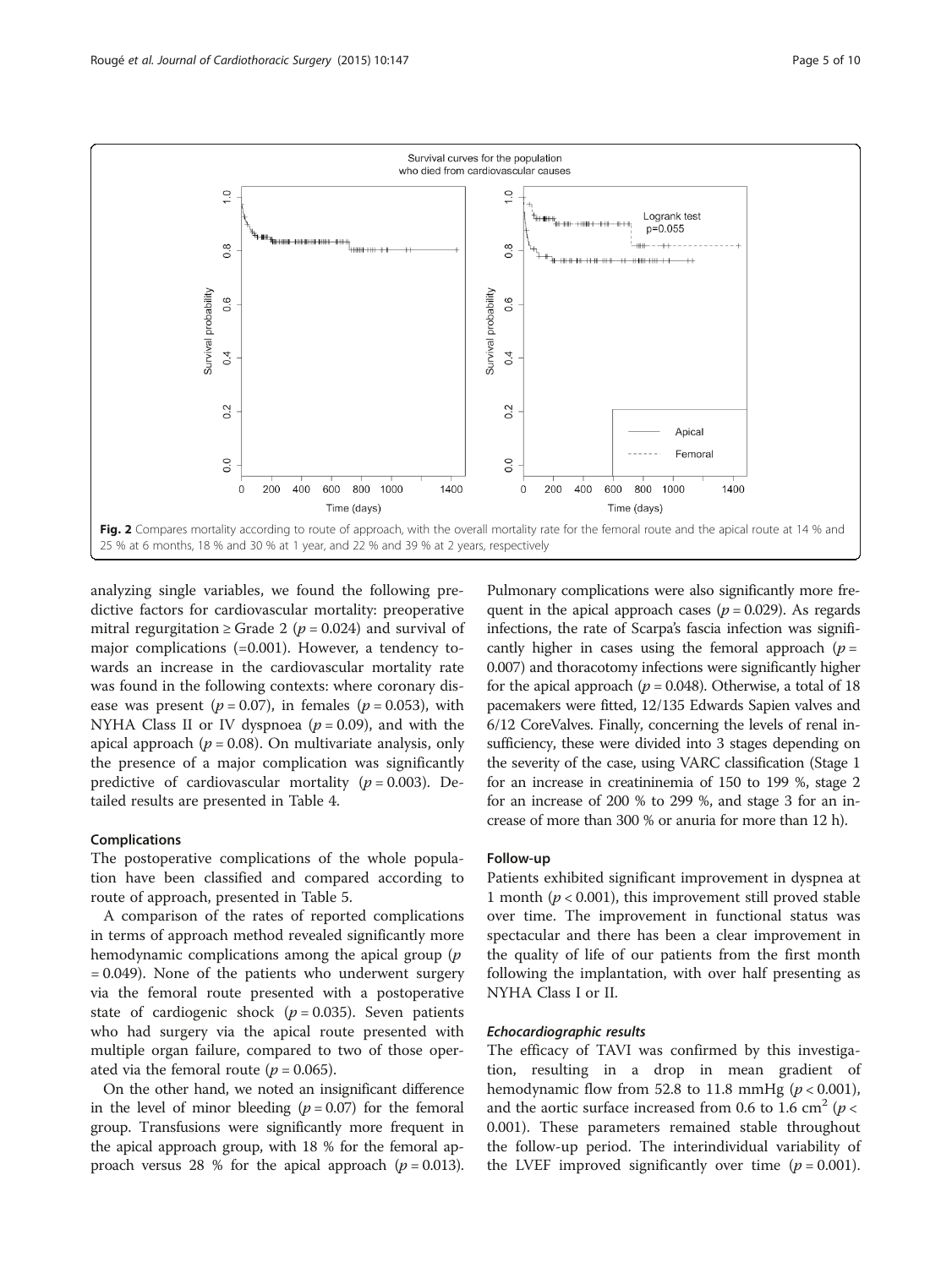| Prosthesis diameter (mm) | All prostheses implanted ( $n = 149$ ) | Transfemoral approach $(n = 78)$ | Transapical approach $(n = 72)$ | D       |
|--------------------------|----------------------------------------|----------------------------------|---------------------------------|---------|
| -23                      | 52 (34.9 %)                            | 30 (38.5 %)                      | 22 (30.6 %)                     | 0.169   |
| 26                       | 64 (42.9 %)                            | 37 (47.4 %)                      | 27 (37.5 %)                     | 0.154   |
| 29                       | 25 (16.8 %)                            | 6(7.7%)                          | 21 (29.2 %)                     | < 0.001 |
| 31                       | 6(4.0%                                 | 5(6.4%                           | $1(1.4\%)$                      | 0.083   |

<span id="page-5-0"></span>Table 3 Implanted prostheses diameters

Postoperative LVEF was 52.4 % on average, compared to 52.8 % prior to surgery. We observed a significant improvement in the ejection fraction at one month, increasing from 52.4 % to 54.6 % ( $p < 0.026$ ), with this improvement proving stable over time.

There was no significant change in the diastolic function.

The systolic arterial pressure measurements significantly decreased from 46.3 to 40.8 mmHg  $(p < 0.001)$ and remained stable over time. Detailed results are presented in Table [6.](#page-7-0)

## **Discussion**

The procedure success rate, defined as the correct deployment of the prosthesis, was 94.6 % in our study, in line with that of series reporting success rates with this procedure of over 90 % at the test centers.[[8](#page-8-0), [9](#page-8-0)] As we have detailed, we have kept the 6 patients who died in the operating theatre within the 5.4 % failure rate. Among the causes of implantation failure, one death was linked to the anaesthesia, a secondary one to aortic predilation, another secondary to inserting the catheter using the apical approach and the other causes were secondary to deployment of the prosthesis.

Otherwise, with regard to aortic leaks, it is currently established thinking that a paraprosthetic leak ≥ Grade 2 increases mortality from the  $6<sup>th</sup>$  month following implantation [[5, 10\]](#page-8-0). Our study reported accurate results, with a rate of 49.3 % for minor or moderate postoperative paraprosthetic leaks (35 % at Grade 1 and 39 % at Grade 2). By means of a comparison, we also searched the FRANCE 2 data, revealing 64.5 % aortic failure [\[5](#page-8-0)]. Moreover, aortic regurgitation remains a challenging pathology for the transapical approach [\[11\]](#page-8-0). Concerning the evolution of paraprosthetic aortic insufficiency, our

Table 4 Predictive factors of mortality (multivariate analysis)

| Characteristics                        | <b>RR</b> | 95 % CI         | р     |
|----------------------------------------|-----------|-----------------|-------|
| Female gender                          | 2.45      | $[0.99 - 6.03]$ | 0.051 |
| Coronaropathy                          | 1.84      | $[0.76 - 4.49]$ | 0.177 |
| NYHA Class 3 or 4                      | 3.92      | $[0.52 - 29.6]$ | 0.185 |
| Major complications                    | 9.13      | $[2.12 - 39.4]$ | 0.003 |
| Transapical approach                   | 1.62      | $[0.7 - 3.75]$  | 0.258 |
| Mitral requrgitation ( $\geq$ Grade 2) | 1.81      | $[0.8 - 4.22]$  | 0.166 |

RR relative risk, CI confidence interval, NYHA New York Heart Association

study indeed found a tendency towards increasing the percentage of aortic insufficiency at 6 months, 1 year, then 2 years. Apart from statistical bias linked to the smaller population over time, this may be linked to a general cardiovascular aggravation, with a possible increase in left ventricular postload. An important point is the lack of major aortic insufficiency.

A large proportion of our study consisted of TAVI carried out using the apical approach, with 77 of the patients (51.3 %) treated using the femoral route and 72 (48 %) using the apical route. The usual distribution is more in favor of the femoral approach: 74 % of the patients in FRANCE 2 [\[5](#page-8-0)] and 69.5 % in PARTNER A [\[3](#page-8-0)] received the implant via the femoral route, compared with 19 % and 29.6 %, respectively, for the apical route. This significantly higher percentage for the apical route is due in part to the delay in marketing the Edwards 29 valve for the femoral route. Mortality at 6 months essentially results from extracardiac causes and is linked to comorbidities in elderly patients. This difference in mortality rates is probably explained by the increased use of the apical approach among our population, with a trend of increased mortality in this cohort. It has, in fact, been demonstrated that mortality rates are more significant in the apical approach than in the femoral one [[12](#page-8-0)–[15](#page-8-0)].

Patients treated via the transapical route are typically at higher risk. To date, there have been few studies comparing different devices or approaches. It should, nevertheless, be noted that all reports have indicated a learning curve effect on the success rate, incidence rate, and severity of the complications. Hemodynamic complications are a major cause of perioperative death [\[16](#page-9-0)]. These represent 24 % of deaths at the one month mark [[16\]](#page-9-0). The significant difference in hemodynamic complications found in our study, greater in the femoral group (Table 3), also explains the difference in mortality rate between the two groups.

The rate of acute kidney injury (AKI) in our study (10 %) were slightly lower than those reported in the literature.[\[17](#page-9-0)–[19](#page-9-0)] Post-TAVI AKI was multifactorial, since preoperative renal function is a predictive factor independent of post-procedural AKI [[19](#page-9-0)]. Note that the level of plasma creatinine in our cohort was 113.5 μmol/L +/−115.2, and of the six patients who suffered stage 3 AKI, none of them underwent dialysis apart from 3 patients who were receiving dialysis for a chronic condition already.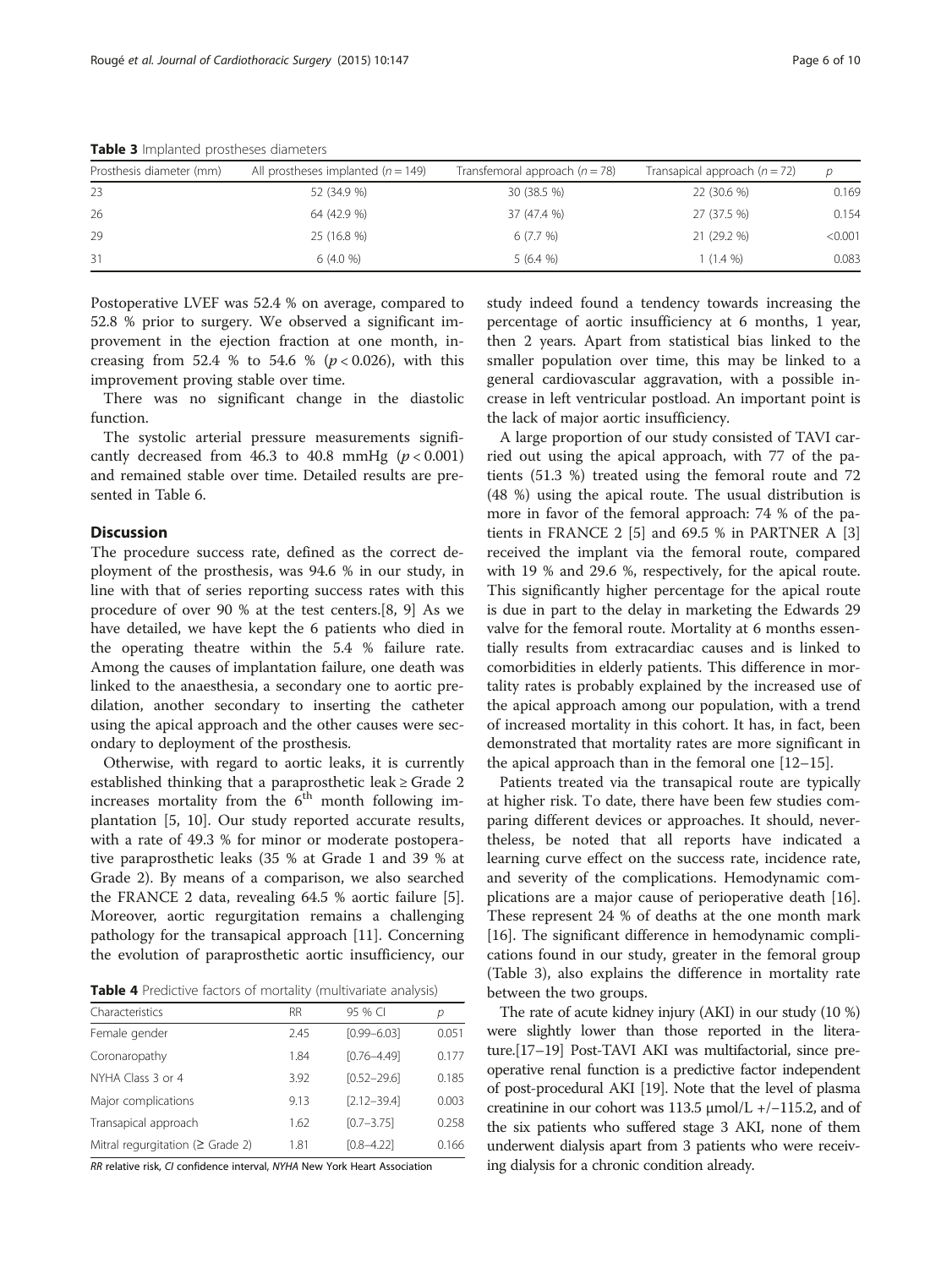## <span id="page-6-0"></span>Table 5 Postoperative complications

| Characteristics                | All patients ( $n = 150$ ) | Transfemoral approach ( $n = 78$ ) | Transapical approach $(n = 72)$ | $\overline{p}$ |
|--------------------------------|----------------------------|------------------------------------|---------------------------------|----------------|
| Hemodynamic complications      | 10 (6.6 %)                 | 2(2.6%                             | 8 (11.1 %)                      | 0.049          |
| state of cardiogenic shock     | 4(2.7%)                    | $0(0\%)$                           | 4(5.6%                          | 0.035          |
| acute pulmonary edema          | $5(3.4\%)$                 | $1(1.3\%)$                         | 4 $(5.6 %)$                     | <b>NSS</b>     |
| multiple organ failure         | 9(6%)                      | $2(2.6\%)$                         | 7 (9.7 %)                       | 0.065          |
| coronary obstruction           | 1(0.7%)                    | $1(1.3\%)$                         | $0(0\%)$                        | <b>NSS</b>     |
| massive aortic insufficiency   | 1(0.7%)                    | $0(0\%)$                           | $1(1.4\%)$                      | <b>NSS</b>     |
| Vascular complications         | 20 (13.3 %)                | 11(14.1%                           | 9 (12.5 %)                      | <b>NSS</b>     |
| major vascular complications   | 7(4.7%)                    | 4(2.7%)                            | 3(4.2%                          | NSS            |
| minor vascular complications   | $2(1.3\%)$                 | $1(1.3\%)$                         | $1(1.4\%)$                      | <b>NSS</b>     |
| mesenteric ischemia            | 1(0.7%)                    | $1(1.3\%)$                         | $0(0\%)$                        | <b>NSS</b>     |
| abdominal aortic aneurysm      | 1(0.7%)                    | $1(1.3\%)$                         | $0(0\%)$                        | <b>NSS</b>     |
| Tamponade                      | 11 (7.4 %)                 | 7(9.0%                             | 4 (5.6 %)                       | <b>NSS</b>     |
| Mechanical complications       | 8(5.3%)                    | $2(2.6\%)$                         | 6(8.3%)                         | <b>NSS</b>     |
| ventricular perforation        | $2(1.3\%)$                 | $0(0\%)$                           | $2(2.8\%)$                      | NSS            |
| <b>VSD</b>                     | 1(0.7%)                    | $1(1.3\%)$                         | $0(0\%)$                        | <b>NSS</b>     |
| aortic root aneurysm           | 1(0.7%)                    | $0(0\%)$                           | $1(1.4\%)$                      | <b>NSS</b>     |
| aortic fistula/right atrium    | 1(0.7%)                    | $1(1.3\%)$                         | $0(0\%)$                        | <b>NSS</b>     |
| mitral lesion                  | 1(0.7%)                    | $0(0\%)$                           | $1(1.4\%)$                      | <b>NSS</b>     |
| poor positioning of the valve  | 2(1.3%)                    | $0(0\%)$                           | $2(2.8\%)$                      | <b>NSS</b>     |
| surgical conversion            | 3(2%)                      | $0(0\%)$                           | 3(4.2%                          | NSS            |
| Hemorrhagic complications      | 55 (36.7 %)                | 20 (25.7 %)                        | 33 (45.8 %)                     | <b>NSS</b>     |
| major complications            | 10(6.7%)                   | $3(3.8\%)$                         | 7 (9.7 %)                       | <b>NSS</b>     |
| massive bleeding               | 1(0.7%)                    | $0(0\%)$                           | $1(1.4\%)$                      | NSS            |
| major bleeding                 | 7(4.7%)                    | 3(3.8%)                            | 4(5.6%                          | <b>NSS</b>     |
| minor bleeding                 | 36 (24 %)                  | 14 (18.0 %)                        | 22 (30.6 %)                     | 0.070          |
| transfusion                    | 42 (28 %)                  | 15 (19.2 %)                        | 27 (37.5 %)                     | 0.013          |
| Cerebral complications         | 10(6.7%)                   | 4 (5.1 %)                          | 6 (10.0 %)                      | <b>NSS</b>     |
| Ischemic CVA                   | 9(6%)                      | 4(5.1%                             | 5(7.0%                          | <b>NSS</b>     |
| Hemorrhagic CVA                | 1(0.7%)                    | $0(0\%)$                           | $1(1.4\%)$                      | NSS            |
| Heart rhythm complications     |                            |                                    |                                 |                |
| paroxysmal atrial fibrillation | 24 (16 %)                  | 13 (16.7.7 %)                      | 11 (15.3 %)                     | <b>NSS</b>     |
| pacemaker implanted            | 18 (12 %)                  | 12 (15.4 %)                        | 6 (8.3 %)                       | <b>NSS</b>     |
| sudden death                   | 1(0.7%)                    | $0(0\%)$                           | $1(1.4\%)$                      | <b>NSS</b>     |
| Acute kidney injury (AKI)      | 15 (10 %)                  | 7 % (9.0 %)                        | 9 (12.5 %)                      | <b>NSS</b>     |
| Stage 1                        | $2(1.3\%)$                 | $1(1.3\%)$                         | $1(1.4\%)$                      | <b>NSS</b>     |
| Stage 2                        | 7(4.7%)                    | 3(3.8%)                            | 4 (4.2 %)                       | <b>NSS</b>     |
| Stage 3                        | 6(4%)                      | 3(3.8%)                            | 3(2%)                           | <b>NSS</b>     |
| Pulmonary complications        | 14 (9.3 %)                 | 2(2.6%                             | 12 (8 %)                        | 0.029          |
| pleural effusion               | 5 (3.3 %)                  | $1(1.3\%)$                         | 4 (5.6 %)                       | <b>NSS</b>     |
| hemothorax                     | 1(0.7%)                    | $0(0\%)$                           | 1(0.7%)                         | <b>NSS</b>     |
| pneumothorax                   | 3(2%)                      | $0(0\%)$                           | 3 (4.2 %)                       | <b>NSS</b>     |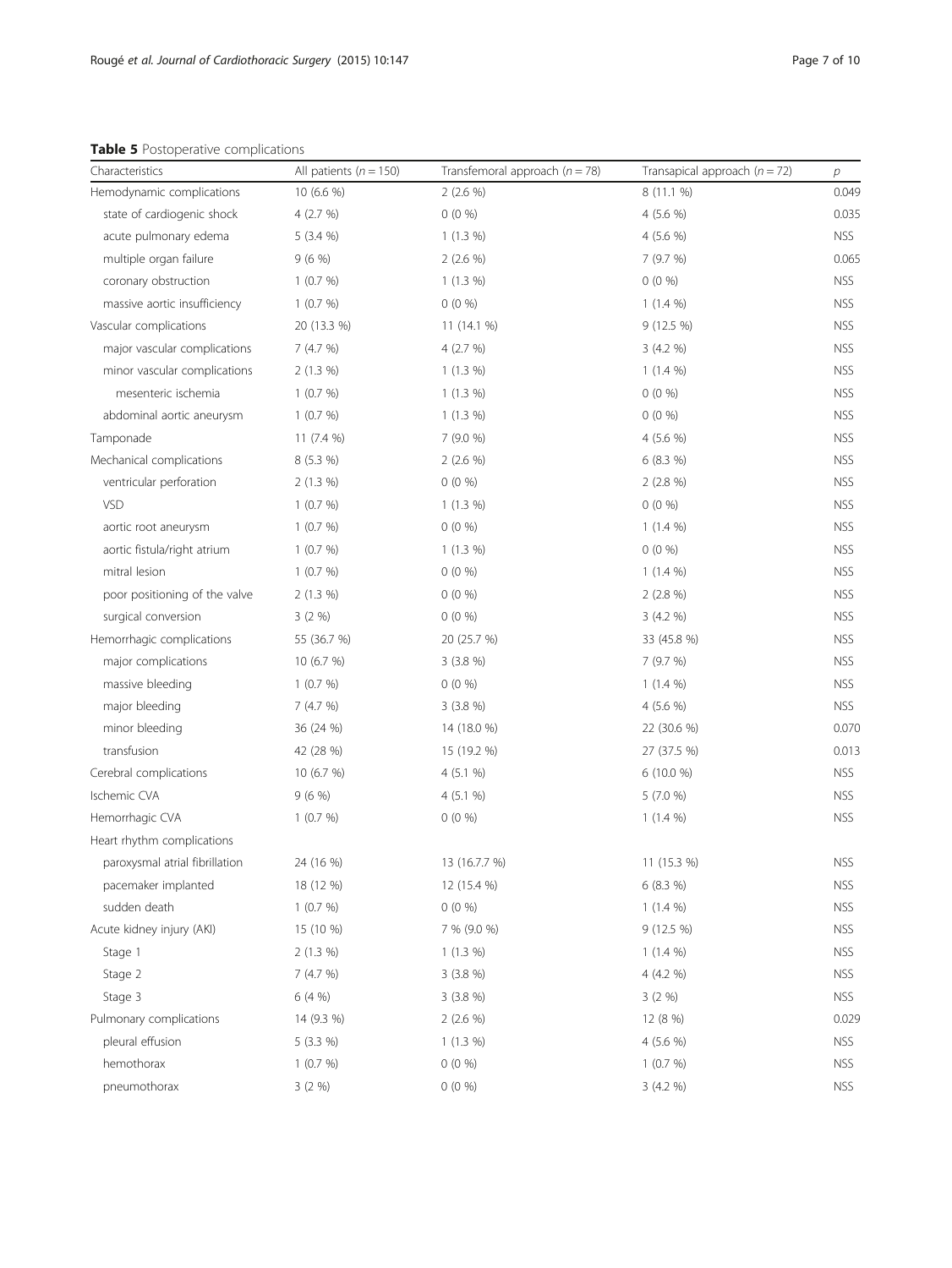| 18 (12 %)   | 12 (15.4 %) | 6(8.3%)    | nss        |
|-------------|-------------|------------|------------|
| 11 $(7.4\%$ | 10 (12.8 %) | $(1.4\%)$  | 0.007      |
| 4(2.7%)     | $0(0\%)$    | 4(5.6%     | 0.048      |
| $3(2\%)$    | $2(2.6\%)$  | $(1.4\% )$ | <b>NSS</b> |
|             |             |            |            |

<span id="page-7-0"></span>Table 5 Postoperative complications (Continued)

CVA cerebrovascular accident, VSA ventricular septal defect, AKI Acute kidney injury

The rate of pulmonary complications was higher in the apical group compared with the femoral group, at 8 % vs. 1.3 % ( $p = 0.029$ ). This constituted one of the most predominant causes of morbidity and mortality in the apical group. Nevertheless, we found no significant difference in rate of tamponade during the postoperative period when comparing the two approaches, namely 4.7 % in the apical group versus 2.7 % in the femoral group.

Pre-TAVI mitral regurgitation was identified in our study as a risk factor for mortality when Grade 2 or higher, as other studies have also observed [\[20](#page-9-0)–[23\]](#page-9-0). The post-TAVI mitral regurgitation in our cohort showed a tendency to increase over time. The evolution of post-TAVI mitral regurgitation remains discordant, depending on the studies [[3,](#page-8-0) [24, 25](#page-9-0)]. In our case, it can be explained by statistical bias linked to a reduction in population monitored over time, general age-linked

Table 6 Echocardiographic postoperative results

| Echocardiographic characteristics | Preoperative    | Postoperative   | One month     | Six months    | One year        | Two years        |
|-----------------------------------|-----------------|-----------------|---------------|---------------|-----------------|------------------|
| Population (n)                    | $n = 150$       | $n = 144$       | $n = 125$     | $n = 101$     | $n = 52$        | $n = 25$         |
| Mean gradient (mmHg)              | $52.8 + (-11.5$ | $11.8 + (-4.9)$ | $11+/-4.6$    | $11.5+/-5.2$  | $11.9+/-4.4$    | $11.2 + (-3.8)$  |
| p < 0.001                         |                 | p < 0.001       |               |               |                 |                  |
| Maximal gradient (mmHg)           | $83.7 + (-16.1$ | $21.5+/-8.1$    | $22.1+/-18.8$ | $21.4+/-7.7$  | $20.5 + (-5.6)$ | $19.6 + / -4.3$  |
| p < 0.001                         |                 | p < 0.001       |               |               |                 |                  |
| $V$ max $(m/s)$                   | $4.3 + (-0.8)$  | $2.1 + / -0.4$  | $1.7+/-0.5$   | $1.7+/-0.6$   | $1.6+/-0.5$     | $1.7+/-0.5$      |
| p < 0.001                         |                 | p < 0.001       |               |               |                 |                  |
| Aortic area ( $cm2$ )             | $0.6 +/-0.2$    | $1.6+/-0.4$     | $1.2+/-0.4$   | $1.2+/-0.3$   | $1.2+/-0.4$     | $1.2+/-0.4$      |
| p < 0.001                         |                 | p < 0.001       |               |               |                 |                  |
| LVEF (%)                          | $52.8+/-12.5$   | $52.4+/-12.1$   | $54.6+/-10.4$ | $55+/-10.7$   | $54.4+/-10.9$   | $52.8 + / -12.5$ |
| $p = 0.002$                       |                 |                 | $p = 0.026$   | $p = 0.056$   |                 |                  |
| Diastolic function E/E'           | $11.4+/-4.2$    | $11.4+/-3.8$    | $11.5+/-3.4$  | $11.7+/-3.8$  | $11.5+/-3.4$    | $11.7+/-3.9$     |
| <b>NS</b>                         |                 |                 |               |               |                 |                  |
| PAPS (mmHg)                       | $46.3+/- 12.6$  | $40.8 + / -12$  | $41.7+/-10.7$ | $41.5+/-10.5$ | $40.5+/-11.2$   | $38.8+/-6.4$     |
| $p = 0.006$                       |                 | p < 0.001       | $p = 0.078$   | $p = 0.045$   |                 |                  |
| TAPSE (mm)                        | $15.2 + / -3$   | $13.8 + / -3.2$ | $15.4 + / -3$ | $15.1+/-2.9$  | $14.8 + / -3.4$ | $14.2+/-3.2$     |
| <b>NS</b>                         |                 |                 |               |               |                 |                  |
| Central aortic regurgitation      | $\sqrt{2}$      | 4 (2.8 %)       | $3(2.4\%)$    | 2(2.0 %)      | $1(1.9\%)$      | $0(0\%)$         |
| <b>NS</b>                         |                 |                 |               |               |                 |                  |
| Paraprosthetic regurgitation      | $\overline{1}$  | 74 (51.4 %)     | 38 (30.4 %)   | 14 (13.8 %)   | 10 (19.2 %)     | 8 (32.0 %)       |
| p < 0.001                         |                 |                 |               |               |                 |                  |
| Grade 1                           | $\overline{1}$  | 35 (24.3 %)     | 24 (19.2 %)   | 6 (59.4 %)    | 6(11.5%)        | 6 (24.0 %)       |
| Grade 2                           |                 | 39 (27.1 %)     | 13 (10.6 %)   | 8(7.9%        | $4(7.6\%)$      | 2(8%)            |
| Mitral regurgitation              | 63 (42 %)       | 83 (57.6 %)     | 88 (70.6 %)   | 72 (71.2 %)   | 37 (71.1 %)     | 19 (76.0 %)      |
| Grade 1                           | 29 (19.3 %)     | 12 (8.3 %)      | 49 (32.2 %)   | 33 (32.6 %)   | 15 (19.2 %)     | 8 (32.0 %)       |
| Grade 2                           | 31 (20.7 %)     | 71 (49.3 %)     | 39 (31.2 %)   | 39 (38.6 %)   | 22 (42.3 %)     | 11 (44.0 %)      |
| Grade 3                           | 3(2%)           | $0(0\%)$        | $0(0\%)$      | $0(0\%)$      | $0(0\%)$        | $0(0\%)$         |

LVEF left ventricular ejection fraction, PASP pulmonary artery systolic pressure, TAPSE tricuspid annular plane systolic excursion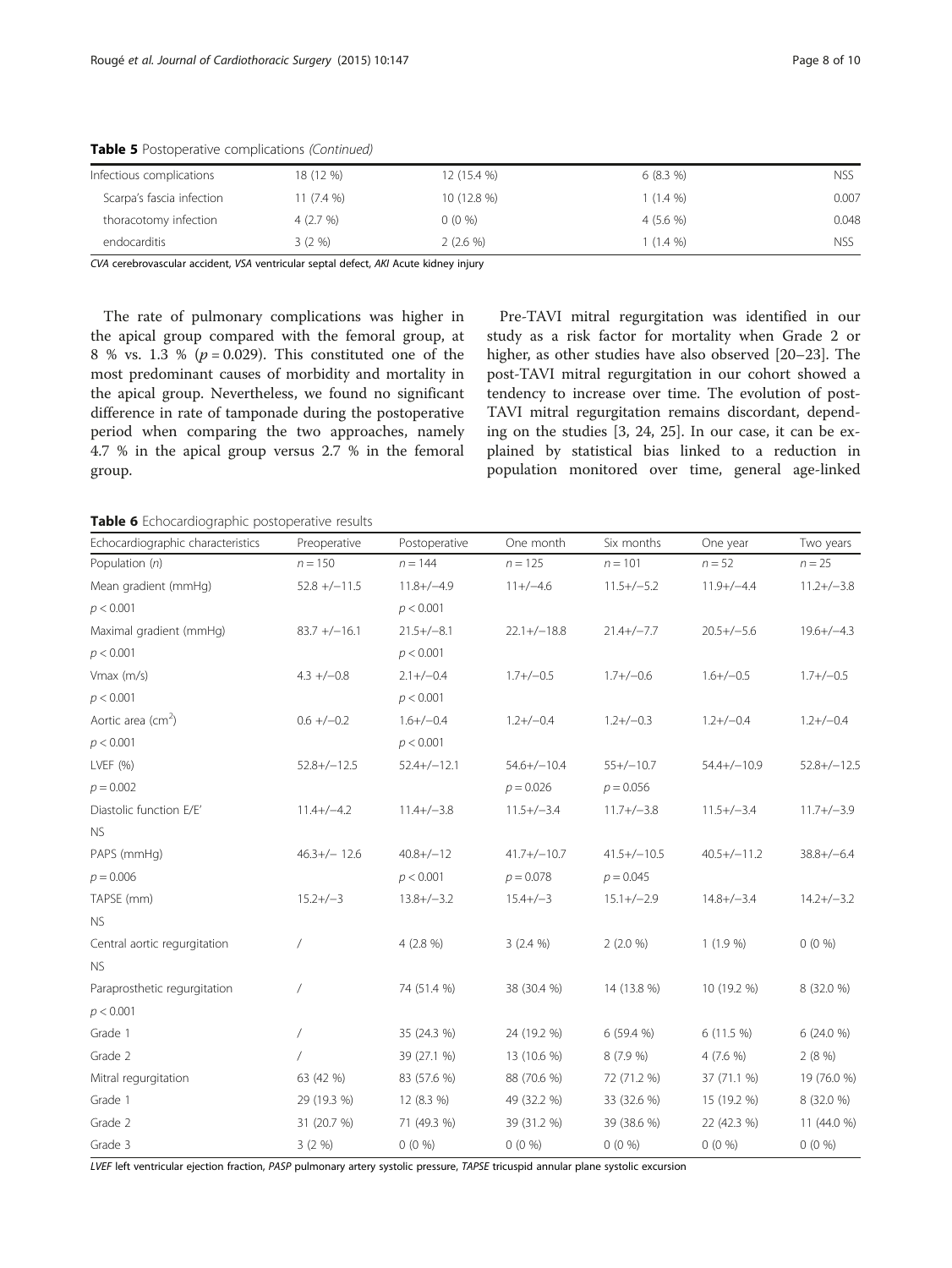<span id="page-8-0"></span>cardiovascular deterioration, the tendency towards an increase in aortic insufficiency in our cohort or the high proportion of ischemic patients (46.6 %).On the other hand, the mechanism underlying the mitral regurgitation is an important factor [[26\]](#page-9-0). The functional nature of the leak and presence of left ventricular failure are predictive factors for the reduction in mitral valve disease. Conversely, its organic nature, the dilatation of the left atrium, and the existence of pulmonary artery hypertension all suggest a lack of improvement [\[27\]](#page-9-0).

Finally, the rate of major vascular complications was relatively low in our study, reported at 4.7 %. Taking into account minor vascular complications, the overall rate was 6 %. This could be as a result of the high percentage of apical approaches used. Vascular complications were found to remain a significant source of morbidity in the transfemoral route, with an incidence of 9.7 % [5]. Reduction in major vascular complications from 8 to 1 % has been demonstrated with the benefit of a more precise selection of patients, a completely percutaneous vascular approach, and advances in surgical techniques [[28\]](#page-9-0). This demonstrated that the number of vascular complications and survival rate increases in parallel with increased experience of each center and over time [\[29](#page-9-0)].

## Conclusions

TAVI has been confirmed as a credible alternative to surgical valve replacement and has become the first therapeutic choice for non-operable patients and a valid alternative for high-risk patients. The mid-term results of the first 150 TAVI procedures, conducted from 2009 to 2013 in our center, demonstrated mortality rates of 4 %, 11.3 %, 22.7 % and 26 % at the immediate perioperative point, 31 days, 1 year, and 2 years, respectively. The interindividual variability of LVEF improved significantly over time ( $p = 0.001$ ). Our study revealed a trend towards increased probability of survival in the femoral group compared to the apical group. On comparing the rates of complications in terms of approach method, we observed that the patients treated through the transapical route, who are usually at higher risk, exhibited significantly more hemodynamic complications  $(p = 0.049)$ and more pulmonary complications ( $p = 0.029$ ). These results underline the importance of a multidisciplinary decision concerning the choice of approach type.

#### Abbreviations

AKI: acute kidney injury; CI: confidence interval; IQR: interquartile range; OR: odds ratio; STS: The Society of Thoracic Surgeons; TA-AVI: transapical aortic valve implantation; TAVI: transcatheter aortic valve implantation; TF-AVI: transfemoral aortic valve implantation; VARC: Valve Academic Research Consortium.

#### Competing interests

To the best of our knowledge, no conflict of interest, financial or other, exists.

#### Authors' contribution

All authors listed have contributed sufficiently to the project to be included as authors, and all those who are qualified to be authors are listed in the author byline. All authors read and approved the final manuscript.

#### Author details

1 Service de Chirurgie Cardiaque, CHU de Nancy, Hôpital Brabois, rue du Morvan, F-54511 Vandoeuvre-les-Nancy, France. <sup>2</sup>Service de Cardiologie, CHU de Nancy, Hôpital Brabois, rue du Morvan, F-54511 Vandoeuvre-les-Nancy, France.<sup>3</sup>Université de Lorraine, Nancy, France.<sup>4</sup>Service de Néphrologie -CHU Grenoble, Boulevard de la Chantourne, Grenoble, France.

#### Received: 27 April 2015 Accepted: 28 October 2015 Published online: 03 November 2015

#### References

- 1. Stewart BF, Siscovick D, Lind BK, Gardin JM, Gottdiener JS, Smith VE, et al. Clinical factors associated with calcific aortic valve disease. Cardiovascular Health Study. J Am Coll Cardiol. 1997;29:630–4.
- 2. Cribier A, Eltchaninoff H, Bash A, Borenstein N, Tron C, Bauer F, et al. Percutaneous transcatheter implantation of an aortic valve prosthesis for calcific aortic stenosis: first human case description. Circulation. 2002;106:3006–8.
- 3. Smith CR, Leon MB, Mack MJ, Miller DC, Moses JW, Svensson LG, et al. PARTNER Trial Investigators: Transcatheter versus surgical aortic-valve replacement in high-risk patients. N Engl J Med. 2011;364:2187–98.
- 4. Leon MB, Smith CR, Mack M, Miller DC, Moses JW, Svensson LG, et al. PARTNER Trial Investigators: Transcatheter aortic-valve implantation for aortic stenosis in patients who cannot undergo surgery. N Engl J Med. 2010;363:1597–607.
- 5. Gilard M, Eltchaninoff H, Iung B, Donzeau-Gouge P, Chevreul K, Fajadet J, et al. Registry of transcatheter aortic-valve implantation in high-risk patients. N Engl J Med. 2012;366:1705–15.
- 6. Medtronic CoreValve ® System Demonstrates Positive Clinical Performance at Two Years in "Real World" ADVANCE Study.
- 7. Kappetein AP, Head SJ, Généreux P, Piazza N, van Mieghem NM, Blackstone EH, et al. Updated standardized endpoint definitions for transcatheter aortic valve implantation: the Valve Academic Research Consortium-2 consensus document. J Am Coll Cardiol. 2012;60:1438–54.
- 8. Vahanian A, Alfieri O, Al-Attar N, Antunes M, Bax J, Cormier B, et al. Transcatheter valve implantation for patients with aortic stenosis: a position statement from the European association of cardio-thoracic surgery (EACTS) and the European Society of Cardiology (ESC), in collaboration with the European Association of Percutaneous Cardiovascular Interventions (EAPCI). EuroIntervention J Eur Collab Work Group Interv Cardiol Eur Soc Cardiol. 2008;4:193–9.
- 9. de Heer LM, Kluin J, Stella PR, Sieswerda GTJ, Mali WPTM, van Herwerden LA, et al. Multimodality imaging throughout transcatheter aortic valve implantation. Future Cardiol. 2012;8:413–24.
- 10. Abdel-Wahab M, Comberg T, Büttner HJ, El-Mawardy M, Chatani K, Gick M, et al. Registry: Aortic regurgitation after transcatheter aortic valve implantation with balloon- and self-expandable prostheses: a pooled analysis from a 2-center experience. JACC Cardiovasc Interv. 2014;7:284–92.
- 11. Seiffert M, Bader R, Kappert U, Rastan A, Krapf S, Bleiziffer S, et al. Initial German experience with transapical implantation of a second-generation transcatheter heart valve for the treatment of aortic regurgitation. JACC Cardiovasc Interv. 2014;7:1168–74.
- 12. Rahnavardi M, Santibanez J, Sian K, Yan TD. A systematic review of transapical aortic valve implantation. Ann Cardiothorac Surg. 2012;1:116–28.
- 13. Walther T, Thielmann M, Kempfert J, Schroefel H, Wimmer-Greinecker G, Treede H, et al. One-year multicentre outcomes of transapical aortic valve implantation using the SAPIEN XTTM valve: the PREVAIL transapical study. Eur J Cardio-Thorac Surg Off J Eur Assoc Cardio-Thorac Surg. 2013;43:986–92.
- 14. Wendler O, Walther T, Nataf P, Rubino P, Schroefel H, Thielmann M, et al. Trans-apical aortic valve implantation: univariate and multivariate analyses of the early results from the SOURCE registry. Eur J Cardio-Thorac Surg Off J Eur Assoc Cardio-Thorac Surg. 2010;38:119–27.
- 15. van der Boon RMA, Marcheix B, Tchetche D, Chieffo A, Van Mieghem NM, Dumonteil N, et al. Transapical versus transfemoral aortic valve implantation: a multicenter collaborative study. Ann Thorac Surg. 2014;97:22–8.